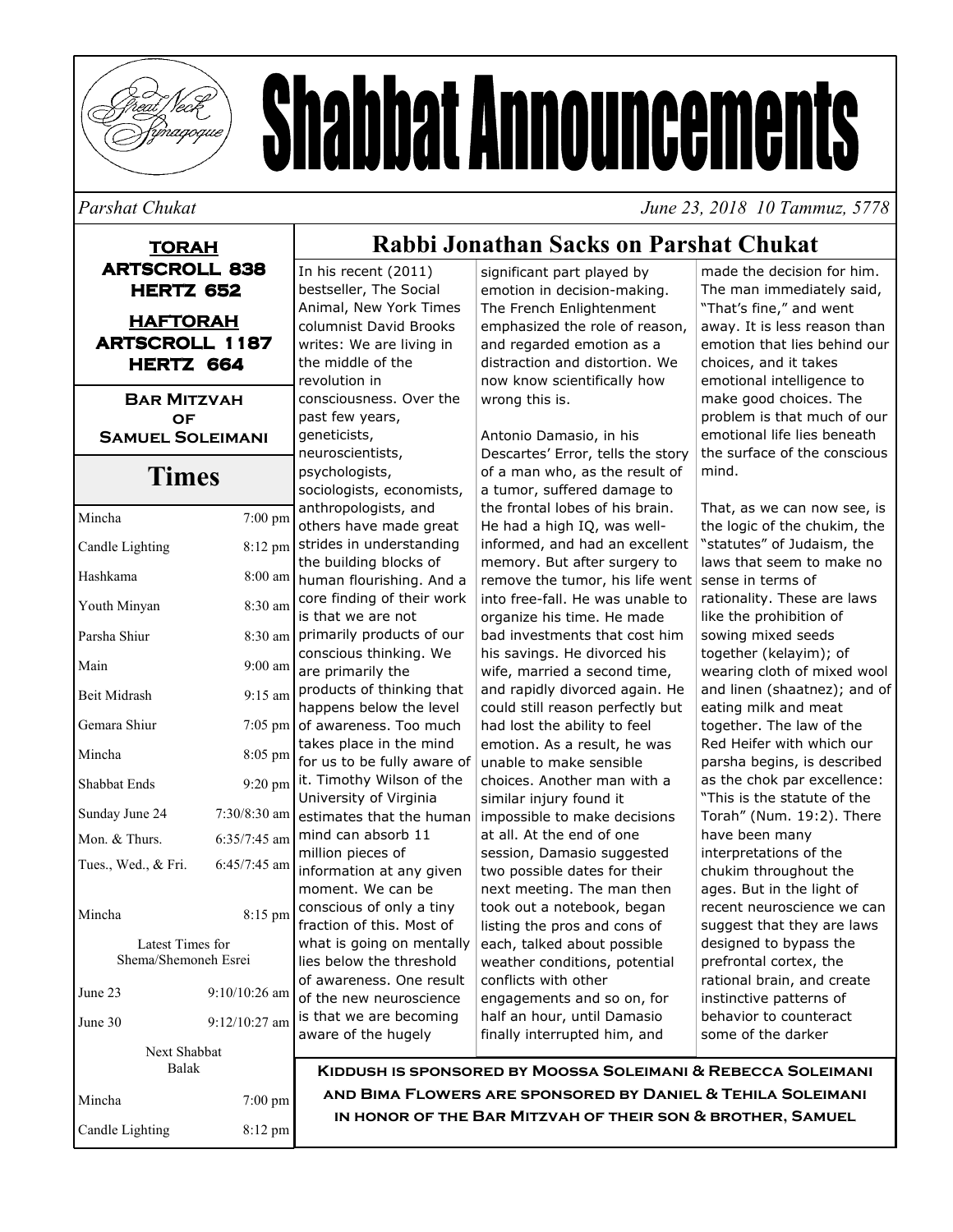| 26 Old Mill Road, Great Neck, NY 11023 (516) 487-6100                                                                                                                                                                                                                                                                                                                                                                                                                                                                                                                                                                                            | <b>Shabbat Announcements Chukat 5778</b>                                                                                                                                                                                                                                                                                                                                                                                                                                                                                                                                                                                                                                                           |
|--------------------------------------------------------------------------------------------------------------------------------------------------------------------------------------------------------------------------------------------------------------------------------------------------------------------------------------------------------------------------------------------------------------------------------------------------------------------------------------------------------------------------------------------------------------------------------------------------------------------------------------------------|----------------------------------------------------------------------------------------------------------------------------------------------------------------------------------------------------------------------------------------------------------------------------------------------------------------------------------------------------------------------------------------------------------------------------------------------------------------------------------------------------------------------------------------------------------------------------------------------------------------------------------------------------------------------------------------------------|
| emotional drives at work in the human mind.<br>We know for example - Jared Diamond has chronicled this<br>in his book Collapse - that wherever humans have settled<br>throughout history they have left behind them a trail of<br>environmental disaster, wiping out whole species of animals<br>and birds, destroying forests, damaging the soil by over-<br>farming and so on. The prohibitions against sowing mixed                                                                                                                                                                                                                           | This made biblical Judaism highly distinctive. It contains no<br>cult of worship of dead ancestors, or seeking to make con-<br>tact with their spirits. It was probably to avoid the tomb of<br>Moses becoming a holy site that the Torah says, "to this<br>day no one knows where his grave is. (Deut. 34:6). God<br>and the holy are to be found in life. Death defiles.<br>The point is $-$ and that is what recent neuroscience has                                                                                                                                                                                                                                                            |
| seeds, mixing meat and milk or wool and linen, and so on,<br>create an instinctual respect for the integrity of nature.<br>They establish boundaries. They set limits. They inculcate<br>the feeling that we may not do to our animal and plant<br>environment everything we wish. Some things are<br>forbidden - like the fruit of the tree in the middle of the<br>Garden of Eden. The whole Eden story, set at the dawn of<br>human history, is a parable whose message we can<br>understand today better than any previous generation:<br>Without a sense of limits, we will destroy our ecology and<br>discover that we have lost paradise. | made eminently clear - this cannot be achieved by reason<br>alone. Freud was right to suggest that the death instinct is<br>powerful, irrational, and largely unconscious, yet under<br>certain conditions it can be utterly devastating in what it<br>leads people to do. The Hebrew term chok comes from the<br>verb meaning, "to engrave". Just as a statute is carved into<br>stone, so a behavioral habit is carved in depth into our<br>unconscious mind and alters our instinctual responses. The<br>result is a personality trained to see death and holiness as<br>two utterly opposed states $-$ just as meat (death) and milk<br>(life) are. Chukim are Judaism's way of training us in |
| As for the ritual of the Red Heifer, this is directed at the<br>most destructive pre-rational instinct of all: what Sigmund<br>Freud called Thanatos, the death instinct. He described it as<br>something "more primitive, more elementary, more<br>instinctual than the pleasure principle which it over-rides".<br>In his essay Civilization and Its Discontents, he wrote that<br>"a portion of the [death] instinct is diverted towards the<br>external world and comes to light as an instinct of<br>aggressiveness", which he saw as "the greatest impediment                                                                              | emotional intelligence, above all a conditioning in<br>associating holiness with life, and defilement with death. It<br>is fascinating to see how this has been vindicated by<br>modern neuroscience. Rationality, vitally important in its<br>own right, is only half the story of why we are as we are.<br>We will need to shape and control the other half if we are<br>successfully to conquer the instinct to aggression, violence<br>and death that lurks not far beneath the surface of the<br>conscious mind.                                                                                                                                                                              |
| to civilization." The Red Heifer ritual is a powerful statement<br>that the Holy is to be found in life, not death. Anyone who<br>had been in contact with a dead body needed purification<br>before entering the sanctuary or Temple. Priests had to<br>obey stricter rules, and the High Priest even more so.                                                                                                                                                                                                                                                                                                                                  | Please join us this Shabbat<br>as we welcome back<br><b>Chazzan Yitzy Spinner and his wife</b><br>Rachel for his final proba.                                                                                                                                                                                                                                                                                                                                                                                                                                                                                                                                                                      |
| <b>Great Neck Yoetzet Halacha Lisa Septimus</b><br>Welcomes your questions about mikvah,<br>observance of taharat mishpacha (halacha relating<br>to married life) and women's health, as it connects<br>to Jewish law. Reach out to her at:<br>Phone: 516.415.1111<br>Email: greatneckyoetzet@gmail.com.<br>All conversations and emails are kept confidential.                                                                                                                                                                                                                                                                                  |                                                                                                                                                                                                                                                                                                                                                                                                                                                                                                                                                                                                                                                                                                    |
| <b>Great Neck Synagogue</b><br>26 Old Mill Road, Great Neck, NY 11023<br>516-487-6100                                                                                                                                                                                                                                                                                                                                                                                                                                                                                                                                                            | Please make every effort to attend                                                                                                                                                                                                                                                                                                                                                                                                                                                                                                                                                                                                                                                                 |

Rabbi Dale Polakoff, Rabbi Rabbi Ian Lichter, Assistant Rabbi Dr. Ephraim Wolf, z"l, Rabbi Emeritus Eleazer Schulman, z"l, Cantor Emeritus Rabbi Sholom Jensen, Youth Director Zehava & Dr. Michael Atlas, Youth Directors Mark Twersky, Executive Director Dr. James Frisch, Assistant Director Erran Kagan, President Rabbi Aron Rubin, Rabbinic Intern Harold Domnitch, Chairman of the Board Lisa Septimus, Yoetzet Halacha 516-415-1111

Friday night davening in the Beit Midrash, Shacharit and Mussaf in the Main Sanctuary and then join us at 12:15 pm in the Beit Midrash for a Meet & Greet with them.

Please answer the survey you will be receiving after Shabbat ends. Thank you all for helping us in our search.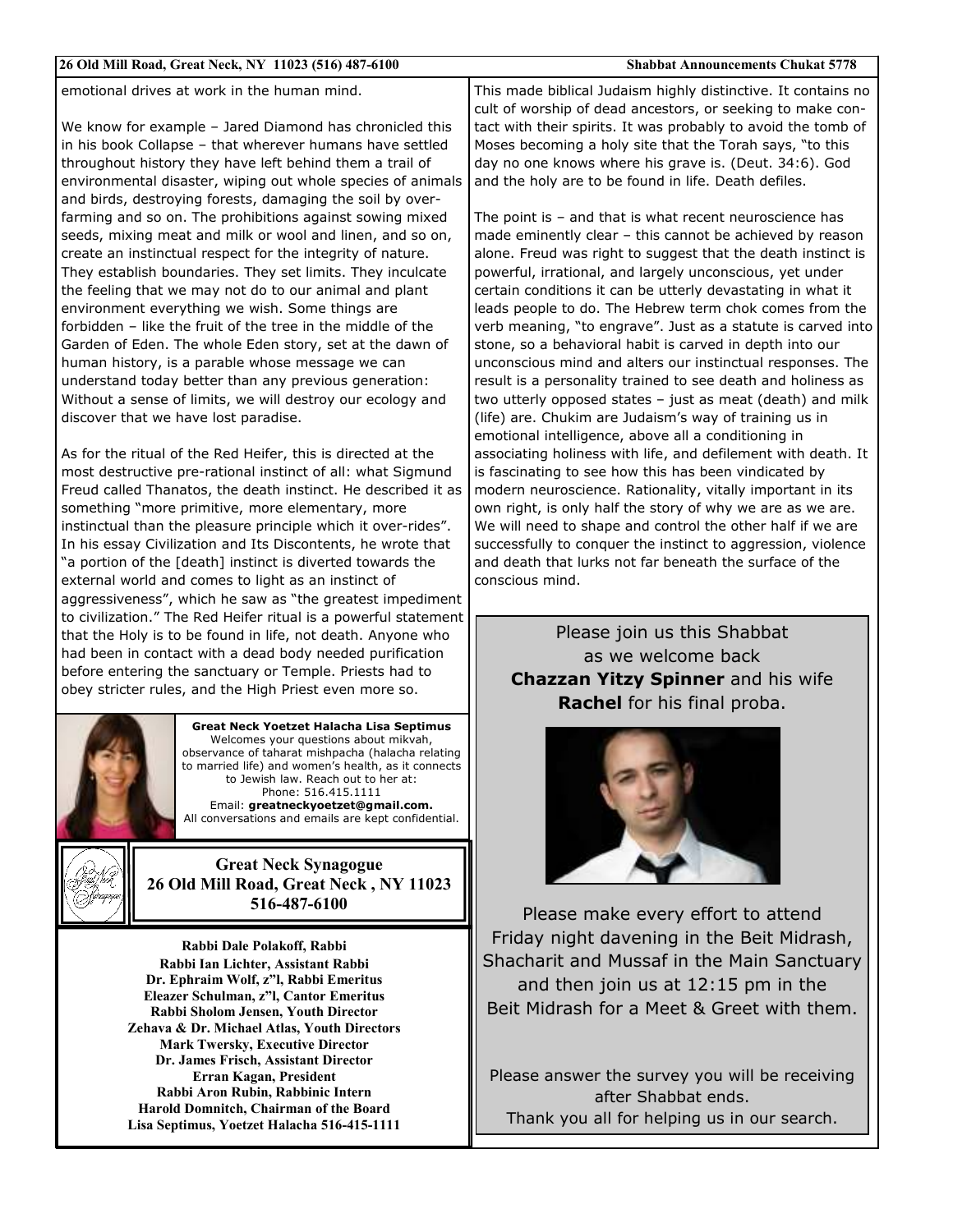# **SALLY & SEYMOUR OLSHIN ADULT EDUCATION PROGRAM GNS SUMMER 2018 LEARNING PROGRAM**

## **Guest Speaker: Rabbi Baruch Simon**

### **Questions in Kashrut**



**Sunday, June 24th** 9:15 am following **Shacharit 8:30 am** 

**Series Sponsorships - \$180** 

To dedicate a lecture, contact the synagogue office

516,487,6100 mtwersky@gns.org

Rabbi Simon, the Colonel Jehiel R. Elyachar Professor of Talmud at the Yeshiva Program/Mazer School of Talmudic Studies, received his semikha (rabbinic ordination) from Yeshiva University's affiliated Rabbi Isaac Elchanan Theological Seminary (RIETS) in 1988. A graduate of Yeshiva University's High School, Rabbi Simon earned his B.A., magna cum laude, in Judaic Studies from Yeshiva College Rabbi Simon was a fellow of the prestigious Caroline and Joseph Gruss Kollel Elyon and a fellow of the Katz Kollel. Before teaching in the Yeshiva Program, Rabbi Simon was a member of the Halakha faculty at the Isaac Breuer College of Hebraic Studies at Yeshiva University.



26 Old Mill Road Great Neck, NY 11023